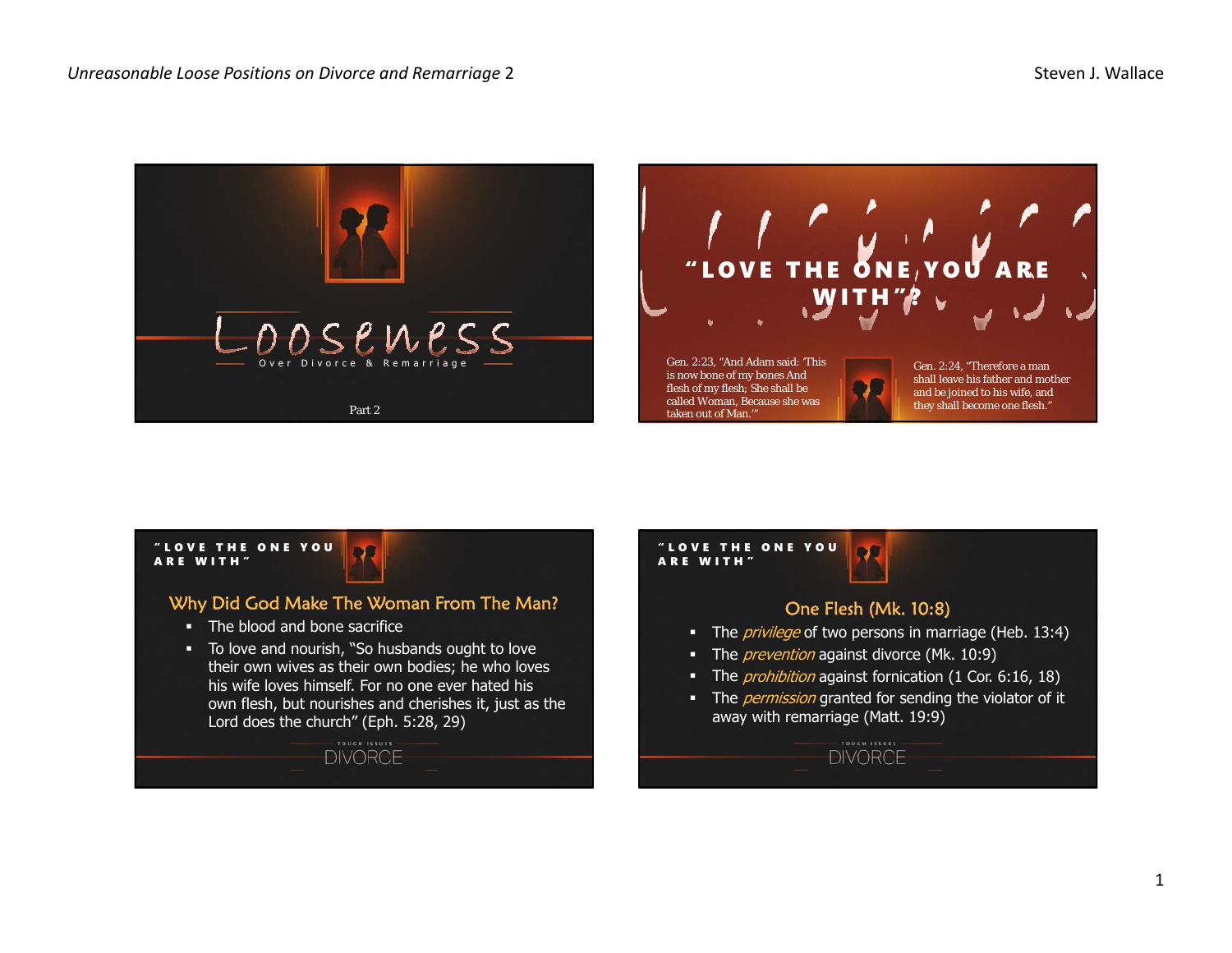





| Delivered from unreasonable and wicked men                                                                                                                                                        |                                               |
|---------------------------------------------------------------------------------------------------------------------------------------------------------------------------------------------------|-----------------------------------------------|
| <b>Liberal, Walking Away</b><br><b>From Teaching</b>                                                                                                                                              | <b>Factious, Walking Ahead</b><br>of Teaching |
| MDR, loosening the reason                                                                                                                                                                         | MDR, binding <i>methods</i>                   |
| Matt. 19:9 is only kingdom-law<br>1.<br>Baptism washes away previous<br>2.<br>marriages<br><b>Desertion</b><br>$\mathbf{3}$ .<br>Love the one you are with<br>4.<br>One loosed, both loosed<br>5. |                                               |
| Truth $\rightarrow$ Matthew 5:31, 32;<br>19:9                                                                                                                                                     | Truth $\rightarrow$ Matthew 5:31, 32;<br>19:9 |